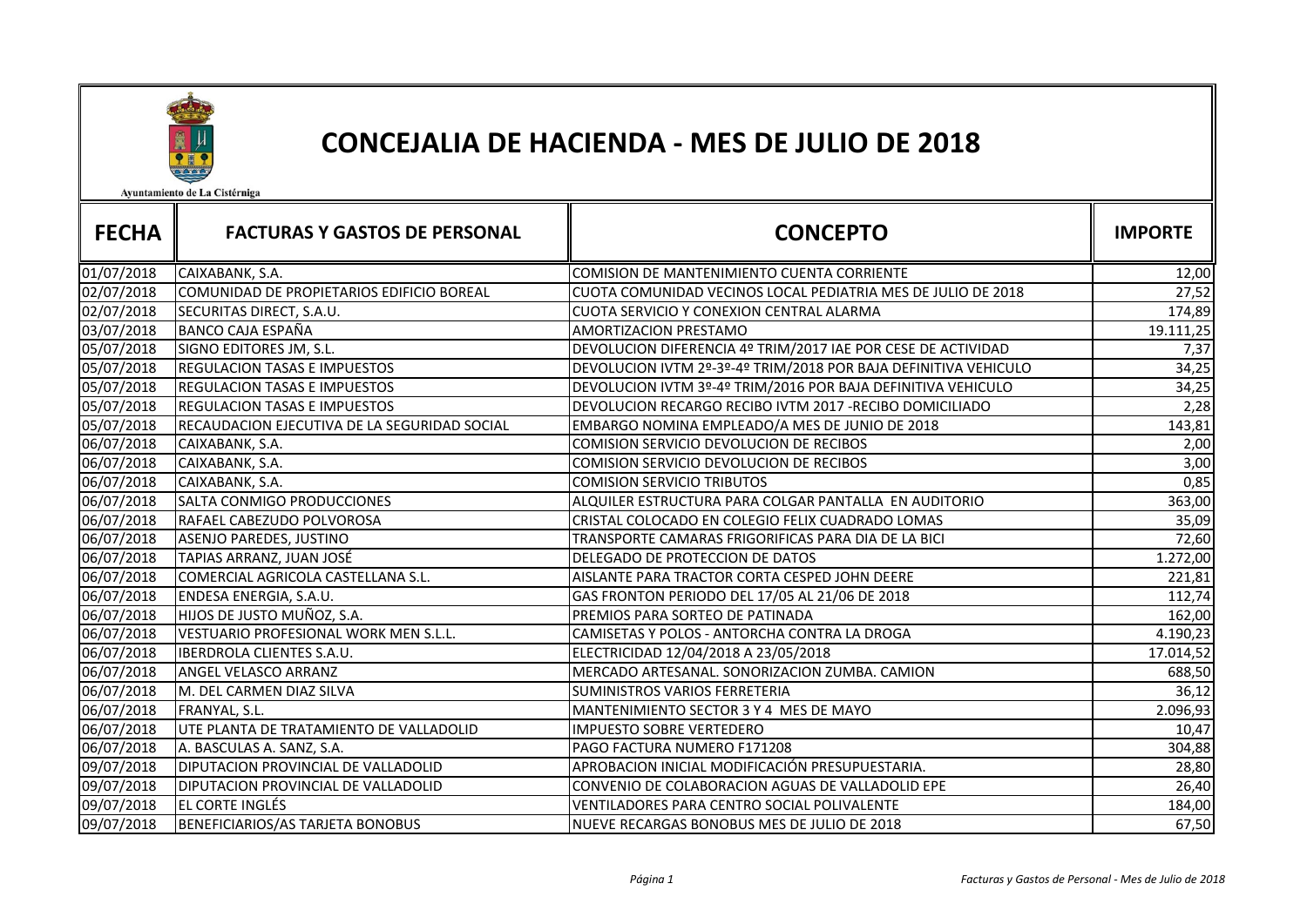| 10/07/2018 | COMUNIDAD DE PROPIETARIOS PL. DE LA CRUZ, 1-9 | COMUNIDAD LOCALES PZA. DE LA CRUZ JULIO DE 2018               | 80,00     |
|------------|-----------------------------------------------|---------------------------------------------------------------|-----------|
| 10/07/2018 | <b>BANCO DE SANTANDER</b>                     | CUOTA EXTRAORDINARIA DE AMORTIZACION PRESTAMO                 | 18.177,94 |
| 10/07/2018 | <b>AGENCIA TRIBUTARIA</b>                     | EMBARGO NOMINA MES DE JUNIO DE 2018 EMPLEADO/A                | 163,83    |
| 11/07/2018 | NOMINAS E INDEMNIZACIONES CONCEJALES          | ASISTENCIA A PLENOS Y COMISIONES MES JUNIO 2018               | 1.152,48  |
| 11/07/2018 | <b>INES ARRIBAS DEL HOYO</b>                  | ANOTACIONES REGISTRO DE LA PROPIEDAD NÚM. 5 DE VALLADOLID     | 57,35     |
| 13/07/2018 | AGENCIA ESTATAL DE ADMINISTRACIÓN TRIBUTARIA  | <b>IRPF 2º TRIMESTRE</b>                                      | 73.345,93 |
| 13/07/2018 | AGENCIA ESTATAL DE ADMINISTRACIÓN TRIBUTARIA  | LIQUIDACION IVA 2 TRIMESTRE                                   | 1.207,41  |
| 19/07/2018 | <b>ESPECTACULOS DUERO S.L.</b>                | SONORIZACION GRADUACIONES ESCUELA INFANTIL GLORIA FUERTES     | 45,98     |
| 19/07/2018 | <b>TRAZADOS VIALES S.L.</b>                   | SUMINISTROS PARA SEÑALIZACION VIAL                            | 852,49    |
| 19/07/2018 | PEREZ PUERTAS, ALEJANDRO                      | MANTENIMIENTO ANUAL APP MOVIL                                 | 659,45    |
| 19/07/2018 | INTERCLYM, S.A.                               | SUMINISTRO PRODUCTOS PARA SERVICIO DE LIMPIEZA                | 821,95    |
| 19/07/2018 | ANA BELEN RODRIGUEZ BUSTOS                    | LIMPIEZA ROPA DIA DE LA BICI                                  | 22,30     |
| 19/07/2018 | RICARDO ALONSO MUÑOZ                          | SUMINISTRO MATERIALES DE CONSTRUCCION                         | 261,78    |
| 19/07/2018 | COMERCIAL DE FUNDICION VALLISOLETANA          | SUMINISTROS DE FONTANERIA PARA TRABAJOS VARIOS                | 282,09    |
| 19/07/2018 | CADIELSA, S.L.                                | SUMINISTROS ILUMINACION PISCINA Y COLEGIO F.C. LOMAS          | 146,34    |
| 19/07/2018 | RICARDO ALONSO MUÑOZ                          | PUMALASTIC PARA REPARAR TEJADO PISCINAS                       | 13,31     |
| 19/07/2018 | <b>ESPECTACULOS DUERO S.L.</b>                | SONORIZACION GRADUACIONES COLEGIOS JUNIO DE 2018              | 241,40    |
| 19/07/2018 | <b>ALCASA</b>                                 | SUMINISTROS DE FONTANERIA PARA CAMPO DE FUTBOL                | 416,06    |
| 19/07/2018 | TELEFONICA DE ESPAÑA, S,A,                    | FACTURACION CONCERTADA VARIABLE EMPRESAS                      | 20,81     |
| 19/07/2018 | ANGEL VELASCO ARRANZ                          | SONORIZAR EN PZA. MAYOR ACTIVIDADES DEPORTIVAS Y CULTURALES   | 229,50    |
| 19/07/2018 | ENDESA ENERGIA, S.A.U.                        | GAS VIVIENDA PINODUERO N.º 4 2º A DEL 03.4 AL 26.06.18        | 30,27     |
| 19/07/2018 | ENDESA ENERGIA, S.A.U.                        | GAS NATURAL VIVIENDA PINODUERO Nª 4 - 1º DEL 03.4 AL 26.06.18 | 16,37     |
| 19/07/2018 | CONSTRUCCIONES Y CONTRATAS, S.A.              | MANTENIMIENTO DE LA RED DE SANEAMIENTO JUNIO                  | 420,55    |
| 19/07/2018 | FUNDACION MUNICIPAL DE DEPORTES               | GASTOS DE PARTICIPACION DE EQUIPOS EN JUEGOS ESCOLARES        | 339,50    |
| 19/07/2018 | <b>SERKONTEN</b>                              | MANT. CONTENEDORES Y PULVERIZADORES EN EDIFICIOS MUNICIPALES  | 893,66    |
| 19/07/2018 | TECNICAS DE AHORRO ENERGETICO, S.L.           | MANTENIMIENTO CLIMATIZACION EDIFICIOS MES DE JUNIO DE 2018    | 726,00    |
| 19/07/2018 | <b>SCHINDLER</b>                              | MANTENIMIENTO ASCENSOR CENTRO SOCIAL JUNIO .2018              | 73,60     |
| 19/07/2018 | CESAR RODRIGUEZ DE LA FUENTE                  | ELIMINACION PINTADAS VANDALISMO EN VARIAS FACHADAS            | 791,34    |
| 19/07/2018 | <b>SCHINDLER</b>                              | MANTENIMIENTO ASCENSOR CASA DE CULTURA MES DE JUNIO DE 2018   | 230,20    |
| 19/07/2018 | CIN PINTURAS Y BARNICES ESPAÑA S.L.U.         | SUMINISTRO PINTURA Y MATERIALES PARA TRABAJOS VARIOS          | 73,04     |
| 19/07/2018 | FRANYAL, S.L.                                 | MANTENIMIENTO SECTOR 3 Y 4 CORRESPONDIENTE AL MES DE JUNIO    | 2.096,93  |
| 19/07/2018 | ENDESA ENERGIA, S.A.U.                        | GAS NATURAL CENTRO DE SALUD PERIODO DEL 17.5 AL 21.6.18       | 379,71    |
| 19/07/2018 | <b>BADIOLA ANDEREZ</b>                        | PUBLICIDAD FIESTAS PATRONALES EN PERIODICO CARRION            | 242,00    |
| 19/07/2018 | <b>ASENJO PAREDES, JUSTINO</b>                | GESTION, MATERIAL, MEGAFONIA Y CRONOMETRAJE. CARRERA NOCTURNA | 1.226,77  |
| 19/07/2018 | INTERCLYM, S.A.                               | SUMINISTRO PRODUCTOS DE LIMPIEZA                              | 844,77    |
| 19/07/2018 | RICARDO ALONSO MUÑOZ                          | MATERIAL PARA OBRAS EN EL CEMENTERIO                          | 22,81     |
| 19/07/2018 | ARTES GRAFICAS ANGELMA, S.A.                  | 3100 REVISTAS DE 44 PAGINAS                                   | 2.000,00  |
| 19/07/2018 | <b>BLAPE RENTA, S.L.</b>                      | ALQUILER DE VALLAS DIA DE LA BICI. BLAPE RENTA                | 275,88    |
| 19/07/2018 | FLUME, S.L.                                   | ASPERSORES 5004 3/4"" NEGRO                                   | 148,83    |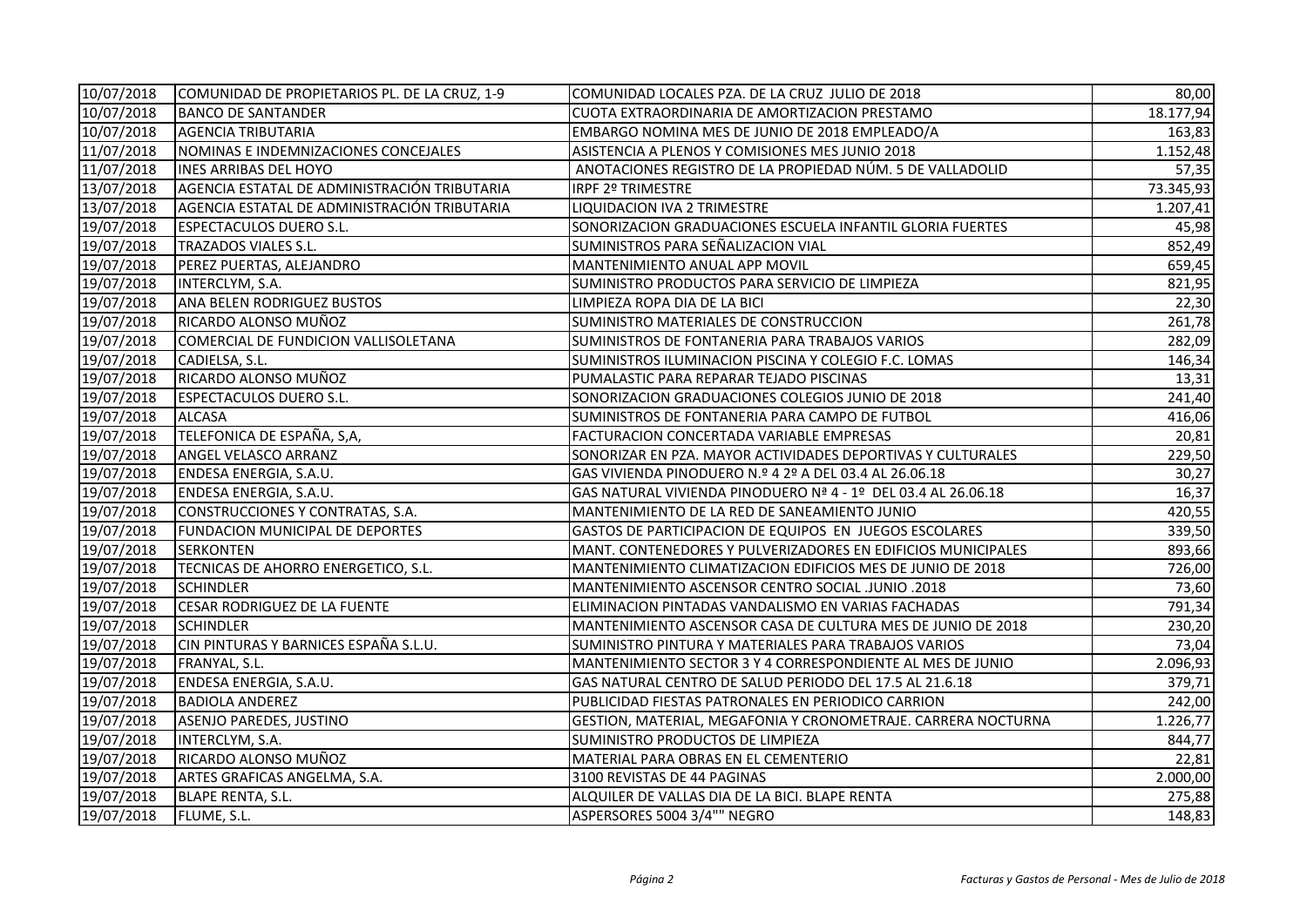| 19/07/2018 | JUAN LUIS PEREZ BENITO                    | TELÉFONO MANOS LIBRES PARA DESPACHO CASA DE CULTURA               | 29,29     |
|------------|-------------------------------------------|-------------------------------------------------------------------|-----------|
| 19/07/2018 | TECNICAS DE AHORRO ENERGETICO, S.L.       | REPARACION CALEFACCIONES F.C. LOMAS Y POLIDEPORTIVO.              | 1.292,28  |
| 19/07/2018 | MATA DIGITAL, S.L.                        | <b>CARTELES A4 COLOR</b>                                          | 25,00     |
| 19/07/2018 | ANGEL VELASCO ARRANZ                      | SONORIZACION DE LA HOGUERA DE SAN JUAN 2018                       | 295,80    |
| 19/07/2018 | <b>ALCASA</b>                             | SUMINISTROS VARIOS PARA SERVICIO ABASTECIMIENTO AGUA              | 296,71    |
| 19/07/2018 | ENDESA ENERGIA, S.A.U.                    | GAS NATURAL VESTUARIOS CAMPO DE FUTBOL DE 17.5 AL 21.6.18         | 169,27    |
| 19/07/2018 | CRUZ ROJA ESPAÑOLA                        | COBERTURA MÉDICO PREVENTIVA"XVIII TROFEO DE CICLISMO"             | 424,41    |
| 19/07/2018 | ENDESA ENERGIA, S.A.U.                    | ENERGIA GAS DE 17.05 A 21.06.18 EN ADA. VALLADOLID 6              | 200,51    |
| 19/07/2018 | TELEFONICA DE ESPAÑA, S,A,                | TELEFONIA TRAFICO DE 01/05/2018 A 31/05/2018                      | 1.600,54  |
| 19/07/2018 | ENDESA ENERGIA, S.A.U.                    | GAS DE 03.04 A 26.06.18 SAN ANDRES-NAVE                           | 312,53    |
| 19/07/2018 | ENDESA ENERGIA, S.A.U.                    | GAS PIJDE 03 DE ABRIL A 26 DE JUNIO DE 2018                       | 115,78    |
| 19/07/2018 | TELEFONICA MOVILES ESPAÑA, S.A.           | 24 LINEAS DE 18 DE MAYO A 17 DE JUNIO DE 2018                     | 409,63    |
| 19/07/2018 | HIJO DE CIRIACO SANCHEZ, S.A.             | CHAPA GALVANIZADA PARA TALLER METALICO                            | 49,08     |
| 19/07/2018 | COMERCIAL DE FUNDICION VALLISOLETANA      | SUMINISTROS PARA REPARACIONES EN PISCINA Y EN RIEGO               | 93,10     |
| 19/07/2018 | CADIELSA, S.L.                            | <b>SUMINISTROS VARIOS</b>                                         | 86,87     |
| 19/07/2018 | DISCOMTES VALLADOLID, S.L.                | GASOLEO - FECHA SUMINISTRO - 29/06/18                             | 1.768,00  |
| 19/07/2018 | <b>CESAR RODRIGUEZ DE LA FUENTE</b>       | REPARACION TECHO DESPACHO ALCALDIA                                | 338,80    |
| 19/07/2018 | RED ESPAÑOLA DE SERVICIOS RESSA           | USO TARJETA CEPSA CARD MES DE JUNIO                               | 317,83    |
| 19/07/2018 | ENDESA ENERGIA, S.A.U.                    | GAS AVDA. VALLADOLID 8 BAJO DE 03.04 A 22.06.18                   | 28,83     |
| 19/07/2018 | SUMINISTROS INDUSTRIALES VALLADOLID, S.L. | REPARACION RETROEXCAVADORA Y TALLER METALICO.                     | 100,43    |
| 19/07/2018 | <b>IBERDROLA CLIENTES S.A.U.</b>          | ENERGIA PARA FIESTAS PATRONALES DE 12/07 A 18/07.18               | 89,77     |
| 19/07/2018 | IBERDROLA CLIENTES S.A.U.                 | <b>ELECTRICIDAD FERIAS</b>                                        | 355,89    |
| 19/07/2018 | ENDESA ENERGIA, S.A.U.                    | GAS CASA DE CULTURA DE 17.05 A 22.06.18                           | 350,02    |
| 19/07/2018 | ENDESA ENERGIA, S.A.U.                    | GAS COLEGIO J. DIAZ DE 17 DE MAYO A 21 DE JUNIO DE 2018           | 112,74    |
| 19/07/2018 | <b>INSIGNA UNIFORMES S.L.</b>             | 3 CHALECOS ANTIBALA INTERIOR GUARDTEX VIGILANTES MUNICIPALES      | 1.796,85  |
| 19/07/2018 | ZARDOYA OTIS, S.A.                        | MANTENIMIENTO ASCENSOR CASA CONSISTORIAL                          | 332,40    |
| 19/07/2018 | EGES-BPM, S.L.                            | EXPEDIENTES SANCIONADORES DEL 1 AL 30 DE JUNIO DE 2018            | 3.765,52  |
| 19/07/2018 | MUNDOMETAL S. COOP.                       | FABRICACION, MONTAJE Y PINTADO DE REJILLA DE VENTILACION PISCINAS | 832,48    |
| 19/07/2018 | ENDESA ENERGIA, S.A.U.                    | GAS CASA CONSISTORIAL DE 17 DE MAYO A 21 DE3 JUNIO DE 2018.       | 251,72    |
| 19/07/2018 | <b>NOMINAS LABORALES</b>                  | NOMINAS PAGA EXTRA PERSONAL CONTRATADO MES DE JUNIO               | 40,66     |
| 19/07/2018 | <b>NOMINAS LABORALES</b>                  | NOMINAS PERSONAL LABORAL CONTRATADO EN EL MES DE JUNIO            | 225,36    |
| 23/07/2018 | BANCO CAJA ESPAÑA                         | AMORTIZACION PRESTAMO NUMERO 2108 4364 30 0533 *****              | 1.377,58  |
| 24/07/2018 | DIPUTACION PROVINCIAL DE VALLADOLID       | EXPOSICION PUBLICA DEL PROYECTO TECNICO CANALIZACION ARROYO       | 43,20     |
| 24/07/2018 | DIPUTACION PROVINCIAL DE VALLADOLID       | ANUNCIO EN BOP DEL CONTRATO DE GESTION DE PISCINA MUNICIPAL       | 32,40     |
| 24/07/2018 | REGULARIZACIÓN NÓMINAS EMPLEADOS/AS       | NOMINA JULIO PAGADA DE MAS A DESCONTAR                            | 94,75     |
| 24/07/2018 | NOMINAS CONCEJALES Y ALCALDE              | NOMINAS CONCEJALES Y ALCALDE DEL MES DE JULIO                     | 3.956,41  |
| 24/07/2018 | NOMINAS FUNCIONARIOS                      | NOMINAS MES DE JULIO FUNCIONARIOS                                 | 23.091,58 |
| 24/07/2018 | NOMINAS LABORALES                         | NOMINAS PERSONAL LABORAL DEL MES DE JULIO                         | 74.117,31 |
| 24/07/2018 | <b>NOMINAS LABORALES</b>                  | PAGO DELEGADO SEGURIDAD SOCIAL NOMINAS DE JULIO                   | 1.141,34  |